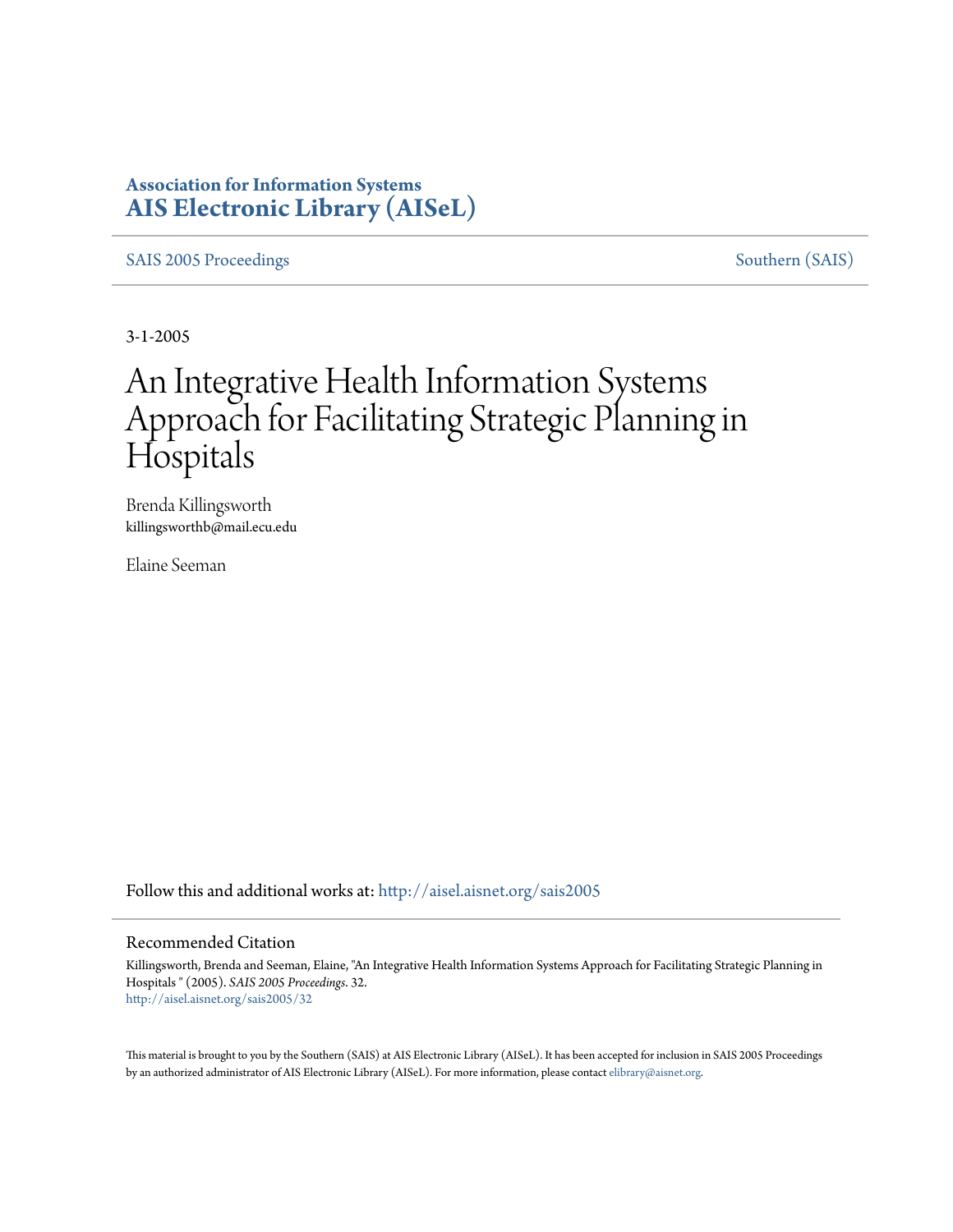# **AN INTEGRATIVE HEALTH INFORMATION SYSTEMS APPROACH FOR FACILITATING STRATEGIC PLANNING IN HOSPITALS**

**Brenda L. Killingsworth East Carolina University**  killingsworthb@mail.ecu.edu

**Elaine Seeman East Carolina University**  seemane@mail.ecu.edu

## **Abstract**

*This paper explores the need for integrating effective information systems management into hospital strategic planning and suggests a methodology for constructing a strategic information system (SIS) development framework that is flexible enough to permit a hospital to adjust its strategies to environmental changes and to stay on course with its vision. This SIS architecture utilizes a systems perspective of strategic decision making within a hospital in two phases. Organizational analysis examines the hospital's current position within the environment and the development of the hospital's vision and goals. Strategic Information Systems development includes SIS goals assessment, strategic information requirements analysis (SIRA) and SIS implementation planning.* 

**Keywords**: strategic planning, health care, information systems, strategic information systems (SIS)

## **Introduction**

The need to include effective information management in strategic planning is recognized by hospital management as a crucial survival factor. To manage the information needed to help establish strategies, increasing numbers of hospitals are looking toward harnessing strategic information systems (SIS) as a competitive weapon. SIS are playing a larger role in organizations' approaches to obtaining competitive advantage (Rackoff, et. al, 1985, Kim, et al, 1990, Gordon, et al, 1998). Recent changes in information system technology, including increased connectivity, integrated systems, geographic information systems, and expert system shells, have created new avenues for SIS development in hospitals. Uncertainty created by environmental changes has caused hospital administrators to recognize the need to integrate external data with current internal operations and decision making processes (Cerne, 1988, Iacovou, 2004). Historically, hospitals have viewed operations as two primarily separate functions: medical functions and business functions (Shaffert and McDowell, 1978). However, many medical functions overlap with business functions and need data generated by each other's processes. Strategic planning addresses individual functional aspects while requiring a holistic perspective which synergistically integrates all functional area concerns in a systematic fashion. The objective of this research is to construct a SIS development framework flexible enough to permit a hospital to adjust its strategies and its SIS development plan to environmental changes to stay on course with its vision.

## **Hospital SIS Development Frameworks**

Previous SIS development frameworks take a functional view of a hospital's operations with business and medical functions acting as separate entities. In addition, there was a limited amount of formal data flow between the hospital and its constituents (e.g., consumers, government, suppliers, society). Shaffert and McDowell (1978) propose a framework for hospital information systems which regards a hospital as consisting of two major functions: medical and business requiring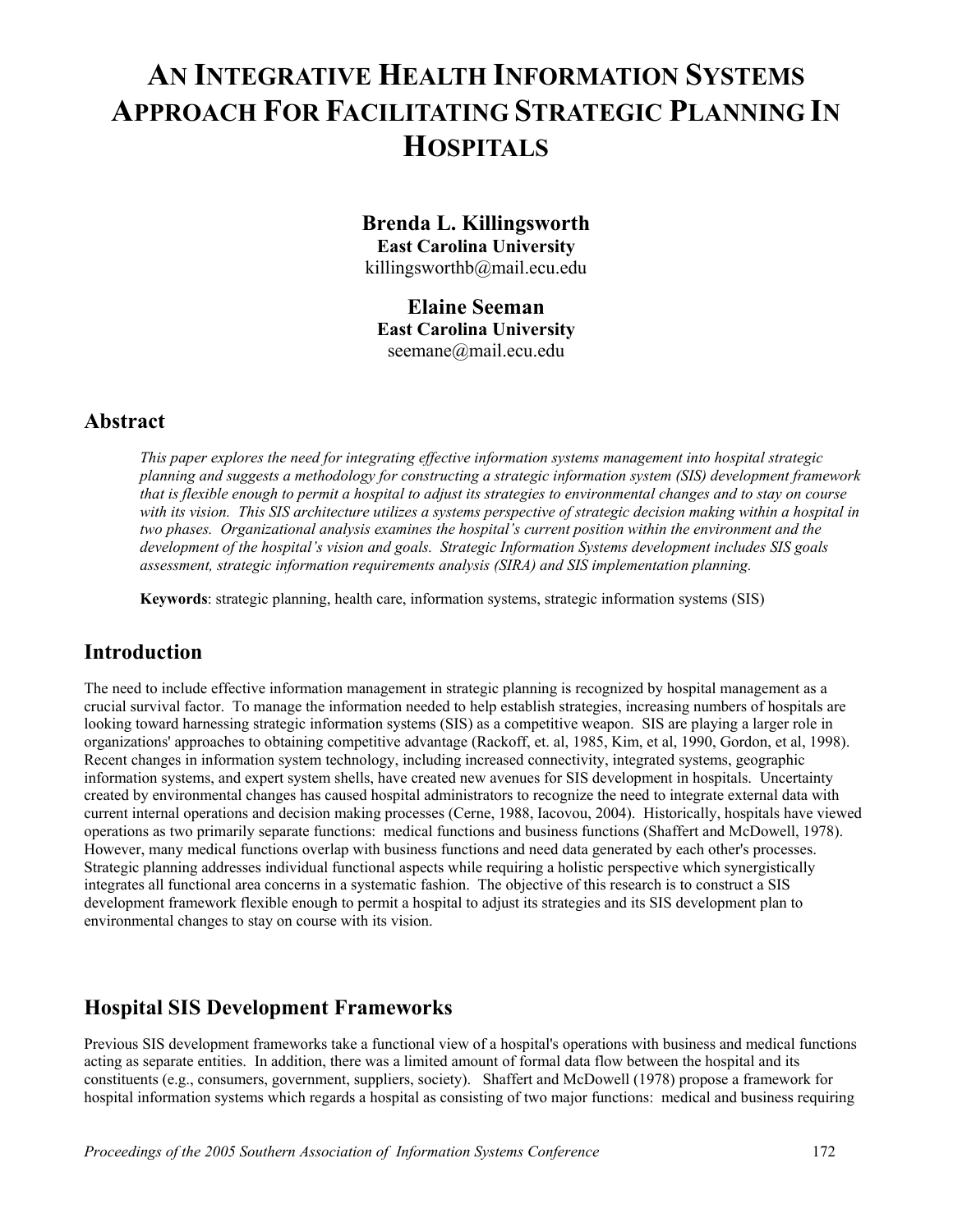four types of information (strategic planning, operational planning, control reporting, and transaction systems). Three major characteristics of their framework warrant further discussion and possible modification. First, their framework considers strategic planning to be a functional process. Second, it considers integration of hospital subsystems to be primarily at a transactional level only. Third, it considers medical decision making to be separate from business decision making. Review of environment and information system technology changes suggests that hospital administrators need to take a more integrated view. General systems theory provides a foundation on which to propose a framework for SIS development reflecting these changes.

# **General Systems Theory Guidelines**

A SIS architecture should be developed which reflects a systems perspective of strategic decision making within a hospital. Numerous researchers have provided input into the development of general systems theory (Kast and Rosenzweig, 1971). Key concepts from systems theory are helpful in specifying guidelines for strategic information requirements analysis and are incorporated in the following discussion. This architecture should:

- Identify projected as well as current information needs;
- Represent hospital strategic decision making process as both holistic and differentiated;
- Be hierarchical in nature. A SIS should support all levels of management (to varying degrees). Hofer and Schendel (1978) describe a four-tiered strategic planning process: corporate (what business is the hospital in), strategic business unit (how should the hospital compete in that business), functional area (how does the hospital maximize resource productivity), and operational (how does the hospital implement the strategy efficiently?).
- Identify the essential exchanges of information with the environment (open systems view) to protect against entropy. Strategy formulation, and hence SIS development, is inherently situational and evolutionary, constantly attempting to match the chosen strategy with the internal and external situations (Thompson and Strickland, 1983). A SIS's ability to identify when and how to reformulate strategies is necessary with changes in regulations, demographics, organizational structure, or market characteristics.
- Represent a transformational model. The SIS should identify alternative analytical processes that can be performed on the inputs within each dimension.
- Permit a systematic integration of each dimension of hospital strategic decision making while promoting service differentiation, internal elaboration, and a higher degree of organization within the hospital. Some hospitals have successfully integrated the operational and, to some extent, tactical aspects of clinical and business dimensions (Priest, et al., 1988a, 1988b). This initial step of data integration is necessary to permit the overlapping of these functional areas for higher-level strategic decision making activities.
- Promote a synergistic setting. This phenomenon can be described as a "funnel" effect where all decision making functional areas "come together" for top-level strategic planning. The strategic planning dimension addresses multiple objectives and area interdependencies.

# **Hospital Strategic Information System Formulation Process**

Just as the development of a hospital's goals is a formalized process, the formulation of a hospital's SIS should be managed and not left to chance. This research proposes two phases of the SIS formulation process: organizational analysis; and, SIS development.

#### *Organizational Analysis*

The first two activities involve organizational analysis of the hospital's current position within the environment and the development of the hospital's vision and goals.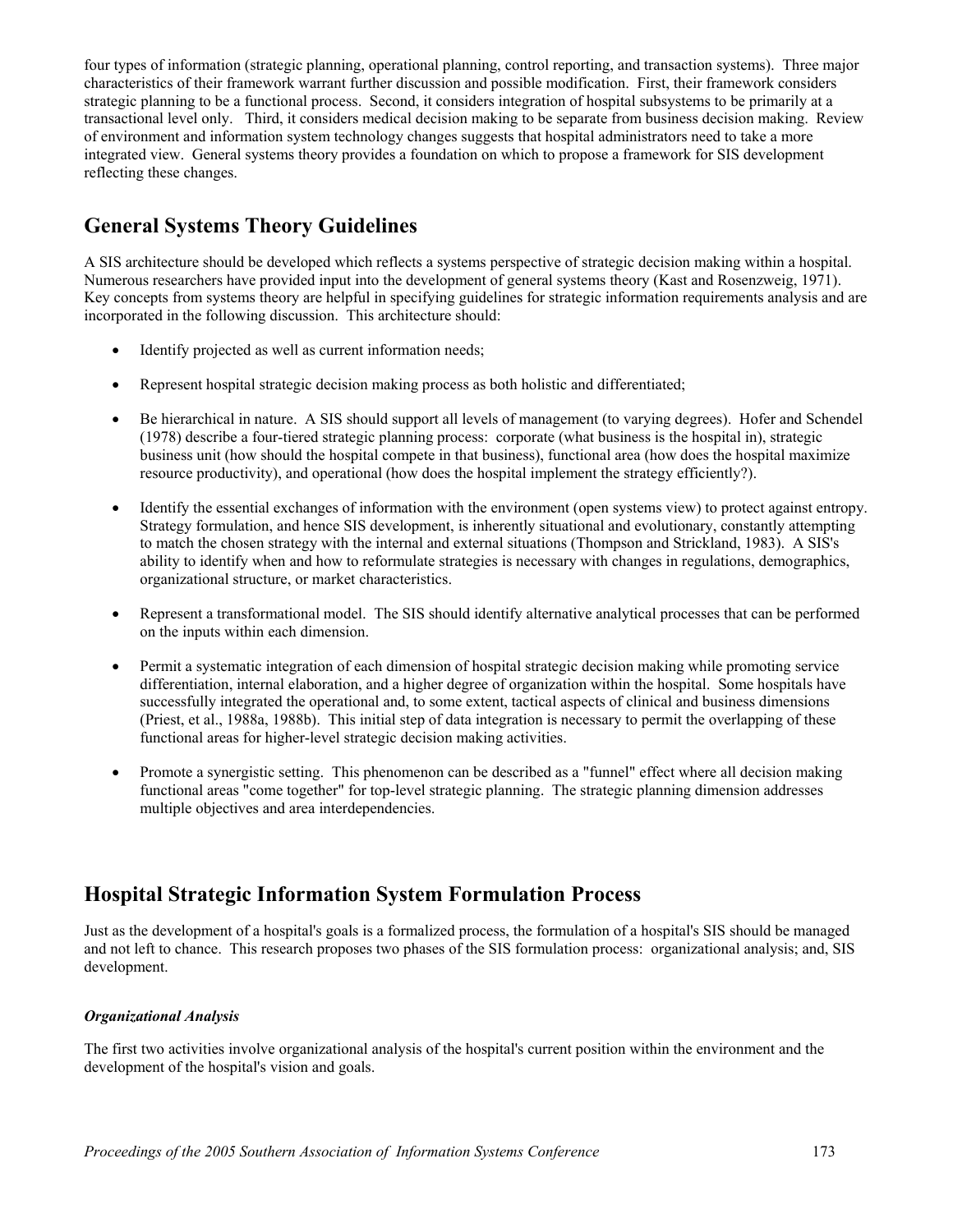#### **Internal/External analysis (position analysis).**

An internal/external analysis should be conducted to obtain an understanding of the organization's position in the environment. It should determine the hospital's strengths and weaknesses, analyze its financial and clinical performance, evaluate its services, medical personnel, and administrators, and define its service area. The analysis process determines skills or services that the hospital can export to its environment as well as import from the environment those skills and services needed to improve its competitive status.

#### **Organizational Goal Setting.**

After hospital administrators have taken a critical look inward and have a better understanding of the hospital's position in the environment, it is appropriate to create a vision of the future and, using this vision, establish goals for strategic information management and for the organization as a whole. A vision sets a direction for the organization and thus offers stability in decision making. Information technology, when incorporated within a strong strategic plan, has been shown to be important to the success of many firms (Strassman, 1984). Therefore, when creating a vision, the hospital administrators should solicit input from the information systems specialists on new and forthcoming information technologies which might impact on the hospitals planning. The vision and goals can then be used as a guide in the development of standards and selection criteria for determining the types of information and analysis techniques that should be included with a hospital's SIS. These standards and criteria in turn can help translate the vision into specific strategic and operational objectives (Hejna and Hosking,. 2004).

#### *SIS Development Framework*

Since a SIS's purpose is to support an organization's competitive strategy, the framework for developing a SIS should be flexible and dynamic so that the hospital can adjust quickly to environmental changes and "stay on course" with its vision. The framework should permit the hospital to attain a state where it remains in dynamic equilibrium through the continuous exchange of physical and informational resources with the environment. The framework offered here separates the SIS development into three activities: SIS goals assessment, strategic information requirements analysis (SIRA), and SIS implementation planning.

#### **SIS Goals Assessment.**

The first activity assesses SIS goals and position relative to the organization and establishes specific SIS objectives. The four steps within this activity include:

- 1. Establish a SIS Vision Statement.
- 2. Conduct an internal and external analysis of the SIS. The internal analysis should indicate whether the system is deviating from a prescribed course. More specifically, this analysis should clarify current SIS capabilities, specify the current SIS applications portfolio, determine the SIS image, determine the stage of SIS maturity, and assess the administrative, medical, and information specialists skills level (Bowman, Davis, and Wetherbe, 1983). The external analysis should consider all environmental elements - the economic system, technology, society, government, customers, suppliers, labor, stockholders/owners, and competitors (Luchsinger and Dock, 1976). Through this analysis, opportunities for expanding the SIS and incorporating new technology should be identified.
- 3. Specify SIS Goals. These goals should directly correspond to and complement the hospital's organizational goals and strategies.
- 4. Establish Specific SIS Objectives and Strategies. The objectives of a hospital SIS should include assisting in: organizational objective reformulation and evaluation; major strategic issue identification; and, resource allocation.

#### **Hospital Strategic Information Requirements Analysis.**

The second activity develops an architecture for specifying strategic information requirements within a hospital. The need for strategic planning is being increased by hospital's external environments and their internal changes in hospital organization and management (Kropf and Greenberg, 1984, Milstead, 2002). These changes are causing a greater need to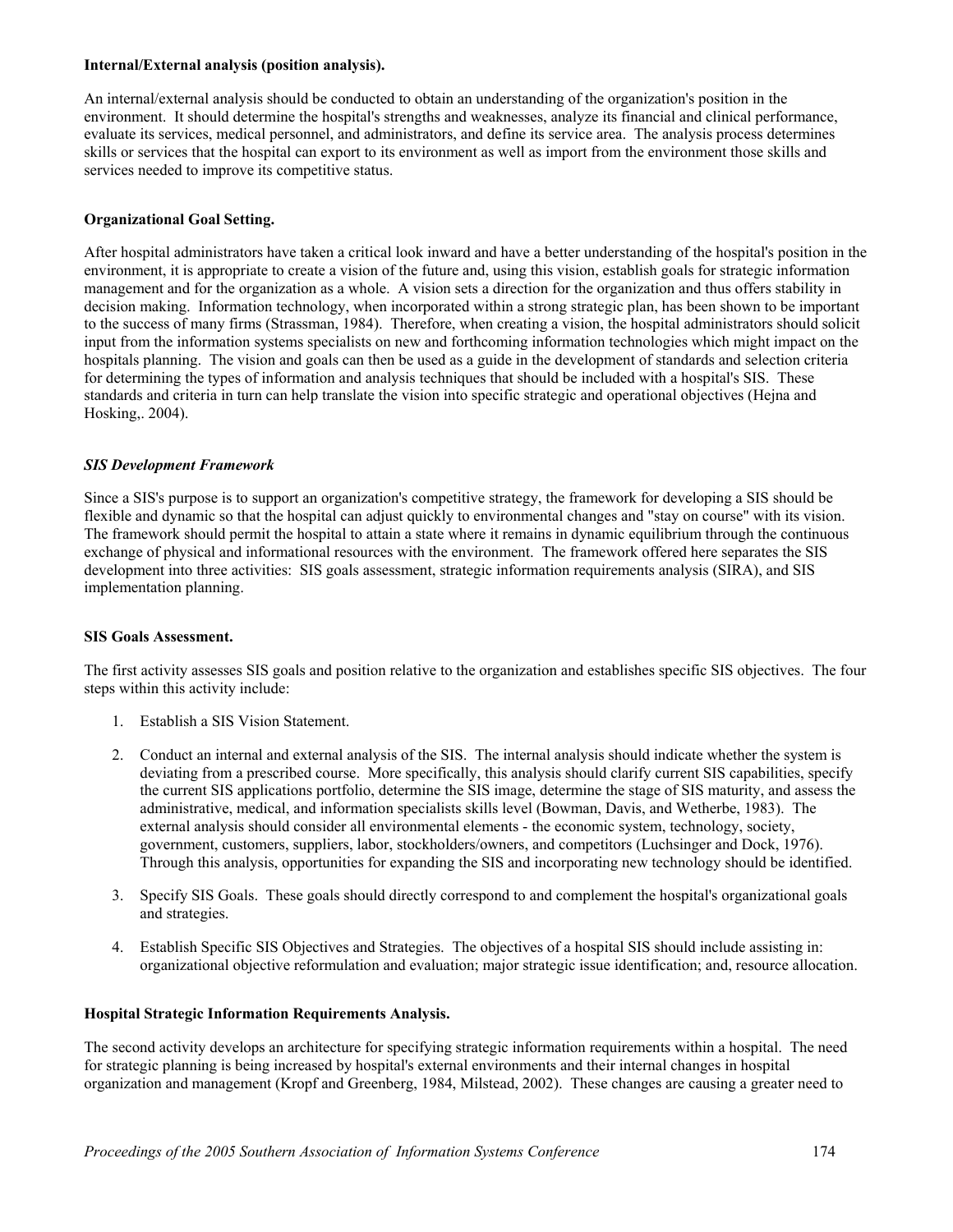plan and monitor the use of all resources to create a competitive advantage. Hence, strategic planning and decision making should be concerned with multiple aspects of the four dimensions of SISs (clinical, administrative, financial, and environmental).

**Clinical Dimension (Service Development).** The clinical dimension is concerned with service development and patient care activities. Techniques include admission policy evaluation; patient admission/discharge projection and analysis; services offering analysis; and, diagnostic and therapeutic procedure projecting, planning, and monitoring. This information is passed along various stages of the hospital process, from laboratory to office files.

**Clinical/Administrative Dimensions (Medical Personnel Management).** The patient care aspects administratively oriented involve medical personnel. The activities include recruitment, training, evaluation, and promotion of medical personnel. By reviewing peer data, a hospital can determine its clinical policies' strength. These reviews can be used to identify gaps in service offerings or medical personnel skills and determine whether the hospital is better off servicing customers using a full-service or a targeted approach. There are a number of techniques used for these activities: physician investment index, medical staff analysis, physician segmentation, physician service area definition and evaluation, risk analysis and sensitivity analysis.

**Administrative Dimension (Resource Allocation/Utilization).** The administrative dimension is concerned with projecting, planning, and monitoring allocation and utilization of resources. These resources include non-medical personnel, supplies, capital expenditures and facilities management. A SIS should help administrators respond to change quickly, handle more responsibility as required, assist in internal communication as well as in the functional areas necessary to control hospital internal operations. Techniques include utilization analysis, facilities planning model, personnel effectiveness ratio, and facilities management model.

**Administrative/Financial Dimensions (Financial Position Analysis).** Financial position analysis is concerned with efficiency and effectiveness of resource management with respect to fiscal factors. Techniques for hospital position analysis include credit policy analysis, collection policy analysis, and free service level analysis. The data used should include external data, such as industry norms, to permit corrective actions or developmental actions to take place.

**Financial Dimension (Fiscal Analysis).** The financial dimension is concerned with a hospital's monetary aspects. It is essential that a hospital determine expected earning potential and the strengths and weaknesses of financial strategies. A hospital's financial performance can be assessed by analyzing ratios and reviewing and projecting financial trends. This assessment is necessary for the hospital to select a proper strategy and course of action. Other techniques include budgeting, cost containment policy analysis, rate setting analysis, and cash-flow analysis.

**Financial/Environmental Dimension (Market Dynamics - I).** Financial activities which are environmental in nature include reviewing government reimbursement policies, payment trends, grants available, and financial markets as well as performing peer comparisons. Techniques include: payment trend analysis and financial markets evaluation. These data and techniques lay the foundation for state-controlled data group comparisons and internal cost-benefit analysis.

**Environmental Dimension (Environmental Analysis).** The environmental dimension of a SIS should assist with evaluating the environment and proposing alternatives for strategically maneuvering it to maintain or change the hospital's position within the environment. Environmental analysis should begin with identifying major pressures on a hospital and continue to monitor and evaluate further changes in the environment and their implications for the hospital. Analytical techniques which should be incorporated within this dimension include: vendor performance analysis, medical personnel "availability" trend analysis, financial markets evaluation, "stockholders/ owners evaluation", competitor analysis (competitor response profile, service location analysis, demographic estimations/projections, industrial relations analysis, and short-term and long-term forecasting. External data used with these techniques can be obtained from in-house research or from private and government data services (Cerne, 1988).

**Environmental/Clinical Dimensions (Market Dynamics - II).** Prior to establishing or reevaluating hospital strategies, administrators need to identify and analyze trends in environmental factors regarding changing consumer target markets either in terms of a geographic area or a population segment. Techniques for evaluating environmental aspects specifically related to patient care include: community needs analysis, public image analysis and promotion, publicity and service promotion analysis, patient satisfaction analysis, malpractice analysis, patient referral tracking, and government regulation impact analysis.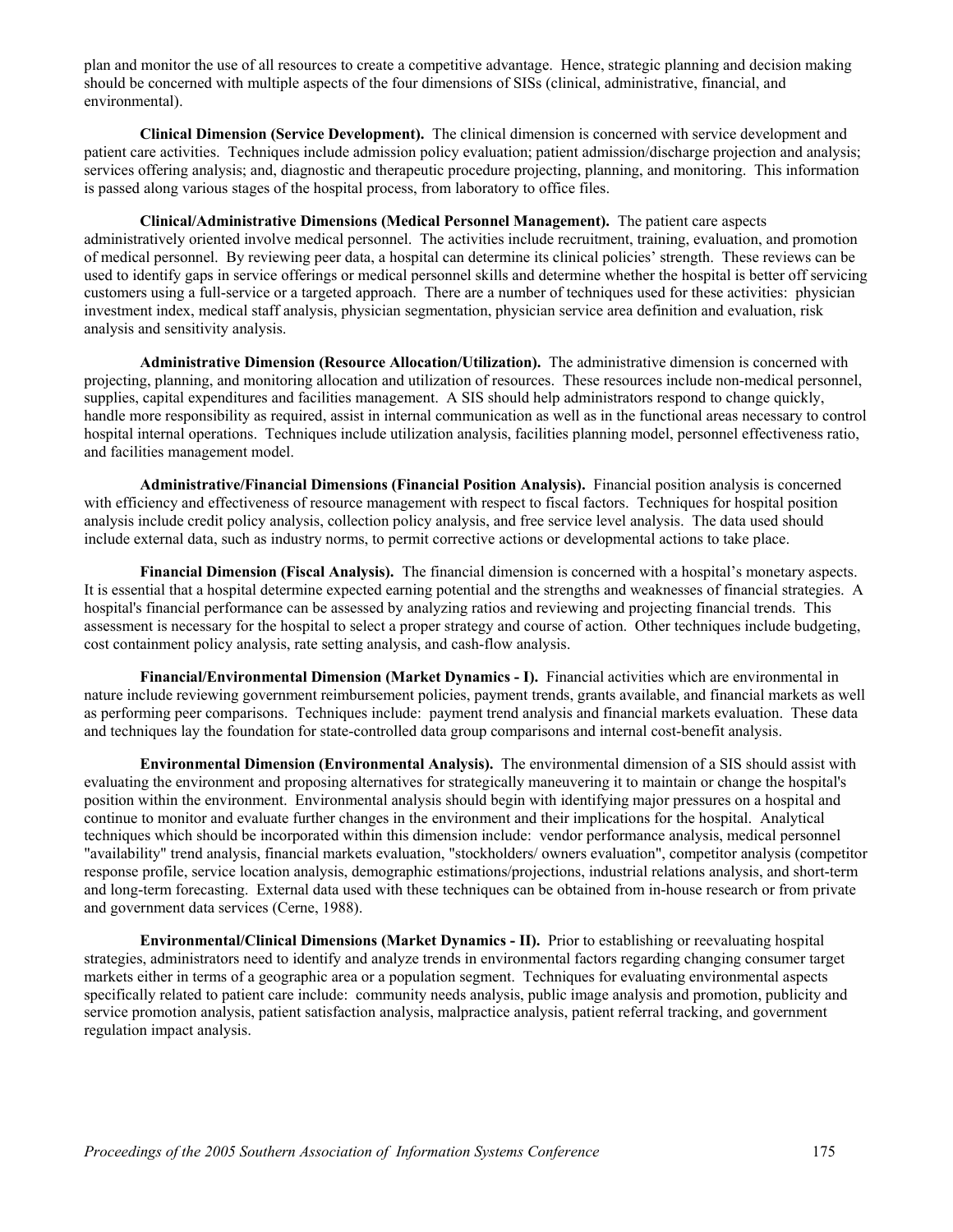#### **Master SIS Implementation Plan.**

Using the architecture specified in the previous activity, hospitals need to develop a master implementation plan. Steps a hospital should follow include:

- 1. Define SIS projects. A hospital needs to identify potential SIS projects while taking into account environment opportunities, internal and external constraints confronting the hospital, and the hospital's vision.
- 2. Prioritize SIS projects. The framework, in conjunction with the organization and information goals, can be used in planning a phased SIS implementation. For instance, if an organization's goal is service diversification then SIS development priorities should be placed on environmental and/or clinical dimensions.
- 3. Construct a long-term development schedule founded on prototype and phased development techniques to permit feedback and immediate benefits. A SIS should be viewed as an evolutionary process requiring successive revisions to reach the ideal system. To provide administrators with timely access to information necessary for strategic decision making, the integration of databases and of functionally adjacent systems are imperative (Johnson, 1987).
- 4. Develop Resource Requirements Plan. This step begins with a resource utilization and availability trend analysis. This plan should address physical and informational resources. Physical resources include storage, processing and communication hardware and software, MIS and administrative personnel, supplies, facilities, and financial means. Informational resources include administrative, clinical, financial, and environmental dimensions (Hejna and Hosking, 2004).

## **Summary**

Hospital executives must remain sensitive to rapidly changing environments and take an active approach to managing a hospital. The number of environmental factors affecting performance has greatly increased and the interaction between internal hospital management and these factors has intensified. Management uncertainties have increased with lack of predetermined guidelines needed to respond to these interactions. A well-founded SIS will provide flexibility and quick information necessary for hospitals to make good decisions.

## **References**

Bowman, B., Davis, G. & Wetherbe, J. (1983). Three Stage Model of MIS Planning. *Information & Management* 6, 11-25.

- Cerne, F. (1988). External Data Can Improve Strategic Planning. *Hospitals*, (April 20), 85-86.
- Gordon, D; Carter, M.; Kunov, H; Dolan, A; & Chapman, F. (1998). A strategic information system to facilitate the use of performance indicators in hospitals*. Health services management research* 1998 May; 11 (2), 80-91.
- Hejna, W. J., and Hosking, J. E. (2004). Five Critical Strategies for Achieving Operational Efficiency. *ournal of Healthcare Management, 49(5),* 289-292.
- Hofer, C., and Schendel, D. (1978). *Strategy formulation: Analytical concepts*. St. Paul, Minn: West Publishing Company.
- Johnson, K.F. (1987). Integrated System Brings Hospital Data Together. *Health Progress*, 68(8), 46-49, 82.
- Iacovou, C.L. (1999). The IPACS project: when IT hits the fan. *Journal of Information Technology, 14,* 267-275.
- Kast, F.E. & Rosenzweig J.E. (1972). General Systems Theory: Applications for Organization and Management, *Academy of Management Journal*, (Dec), 447-465.
- Kim, K. K, & Michelman, J. E. (1990). An Examination of Factors for the Strategic Use of Information Systems in the Healthcare Industry, *MIS Quarterly, 14(1)*. 201-215*.*
- Kropf, R. & Greenberg, J. (1984). *Strategic Analysis for Hospital Management.* Maryland: Aspen Publishers, Inc., 3-5.

Luchsinger, V. & Dock, V. (1976). Organizational Systems. The Systems Approach: A Primer.